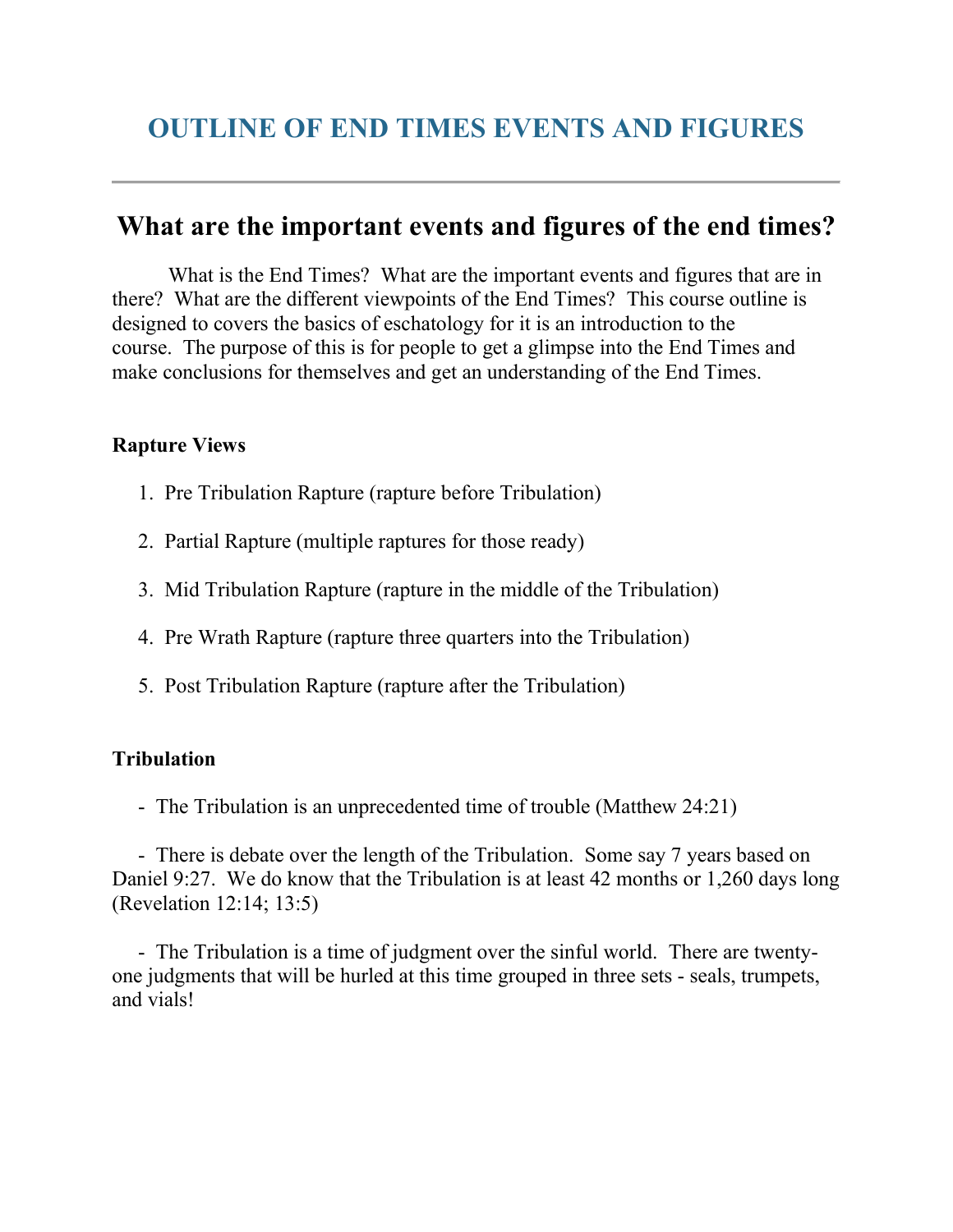#### **Seal Judgments**

- 1. Rider on a white horse (Revelation 6:1-2)
- 2. Rider on a red horse (Revelation 6:3-4)
- 3. Rider on a black horse (Revelation 6:5-6)
- 4. Rider on a pale horse (Revelation 6:7-8)
- 5. Martyred souls (Revelation 6:9-11)
- 6. Catastrophic changes on earth and the sky (Revelation 6:12-17)
- 7. Silence (Revelation 8:1-5)

### **Trumpet Judgments**

 1. 1/3 of the earth burned; 1/3 of the trees burned and all the grass burned (Revelation 8:7)

 2. 1/3 of the sea became blood; 1/3 of the creatures died; 1/3 of the ships destroyed (Revelation 8:8-9)

 3. 1/3 of the rivers and springs were made bitter by a meteor (Wormwood) and many men died (Revelation 8:10-11)

4. 1/3 of the sun, moon, and stars were darkened (Revelation 8:12)

 5. Demon locusts torture and torment unbelievers for five months (Revelation 9:1- 12)

 6. 1/3 of the population killed by a demonic army of 200 million (Revelation 9:13- 21)

7. Introduces the next set of judgments (Revelation 11:15-19)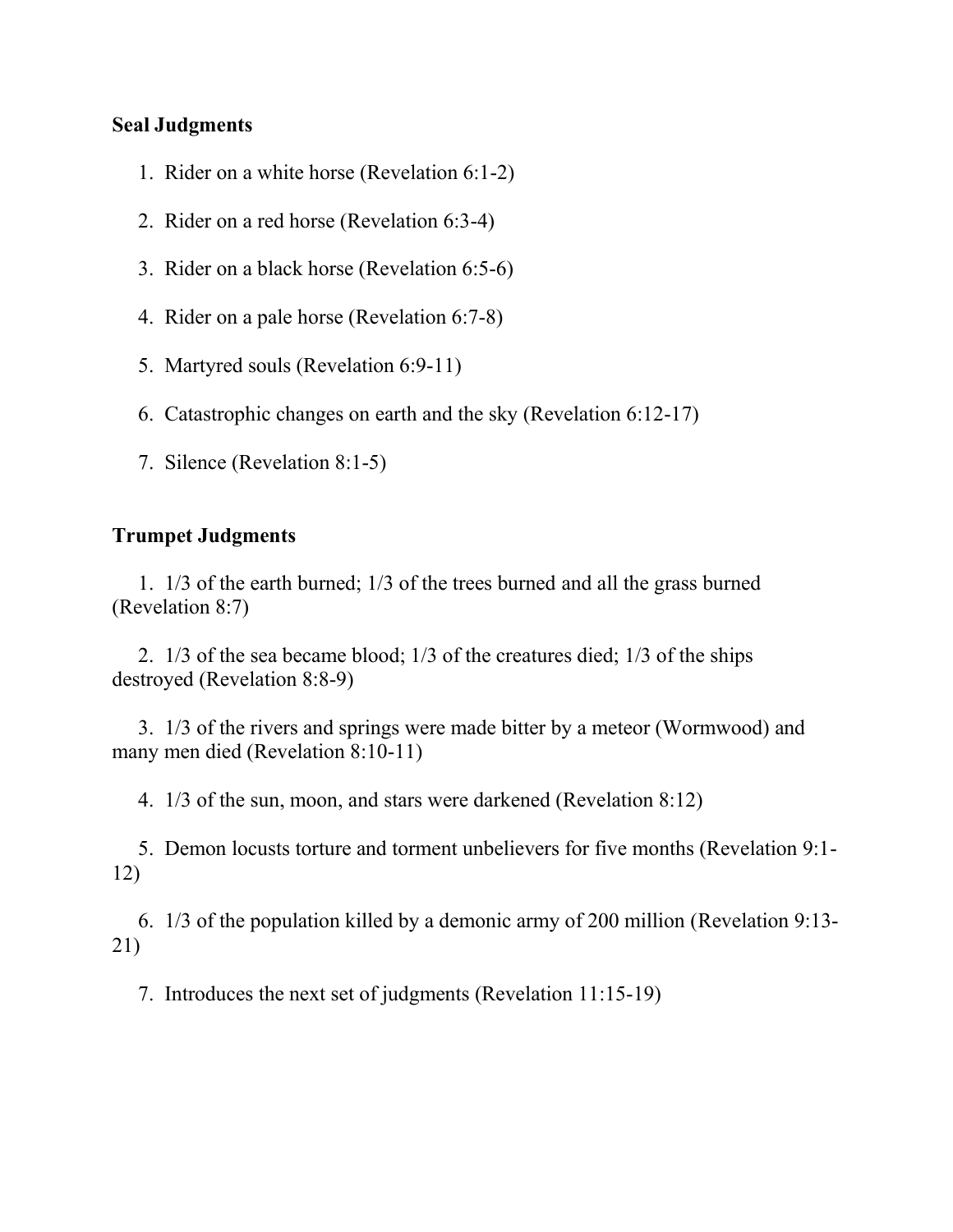### **Vial Judgments (Bowls of God's Wrath)**

 1. Sores (malignant boils) affect those with the Mark of the Beast (Revelation 16:1-2)

 2. All of the sea turned into blood and every living thing in the sea died (Revelation 16:3)

3. All the rivers and springs turned into blood (Revelation 16:4-7)

4. Heat from the Sun is intensified scorching all unbelievers (Revelation 16:8-9)

5. Great darkness over the earth (Revelation 16:10-11)

 6. Euphrates river dried up to clear passage for the kings from the East (Revelation 16:12-16)

 7. Great earthquake crumbling cities and giant hailstones falling to the earth (Revelation 16:17-21)

The order of the Judgments

- Are they chronological?
- Are they concurrent?

### Important Figures during the Tribulation

- 1. The Antichrist
- 2. The False Prophet
- 3. The Two Witnesses
- 4. The 10 kings
- 5. The Harlot
- 6. The Dragon (Satan)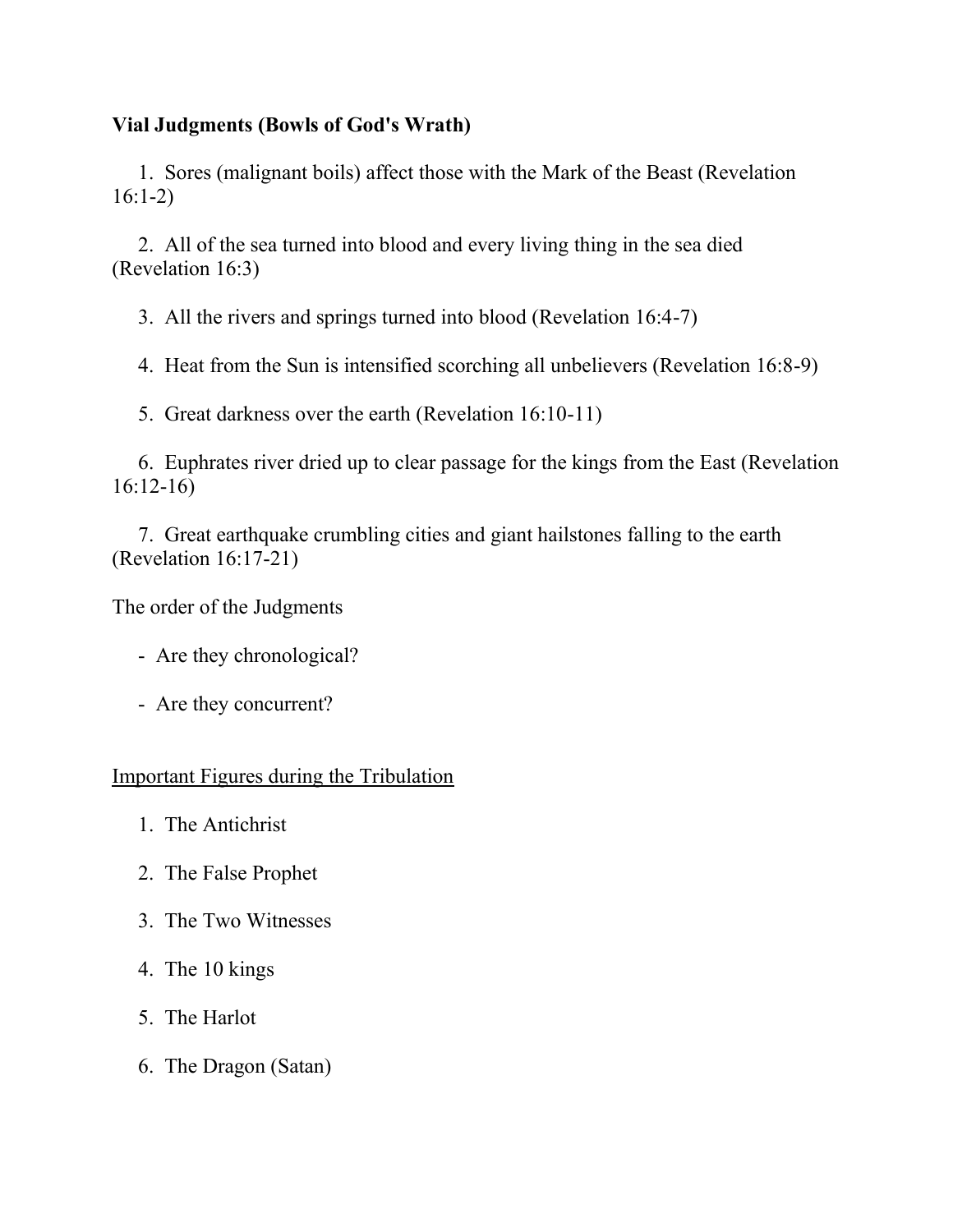- 7. The 144,000
- 8. Jesus Christ

#### **1. ANTICHRIST**

Names of the Antichrist

- 1. The Little Horn (Daniel 7:8; 8:9-12)
- 2. A king of fierce countenance (Daniel 8:23)
- 3. The prince that shall come (Daniel 9:26-27)
- 4. The willful king (Daniel 11:36)
- 5. The man of sin (2 Thessalonians 2:3)
- 6. The son of perdition (2 Thessalonians 2:3)
- 7. The Antichrist (1 John 2:18)
- 8. The beast from the abyss (Revelation 11:7)
- 9. The beast from the sea (Revelation 13:1)
- 10. The scarlet beast (Revelation 17:3)
- 11. The beast (Revelation 19:20)

#### Activities of the Antichrist

- 1. The Antichrist signs a covenant with Israel (Daniel 9:27)
- 2. The Antichrist suffers a fatal head wound (Revelation 13:3,12)
- 3. The Antichrist rises from the dead (Revelation 17:11)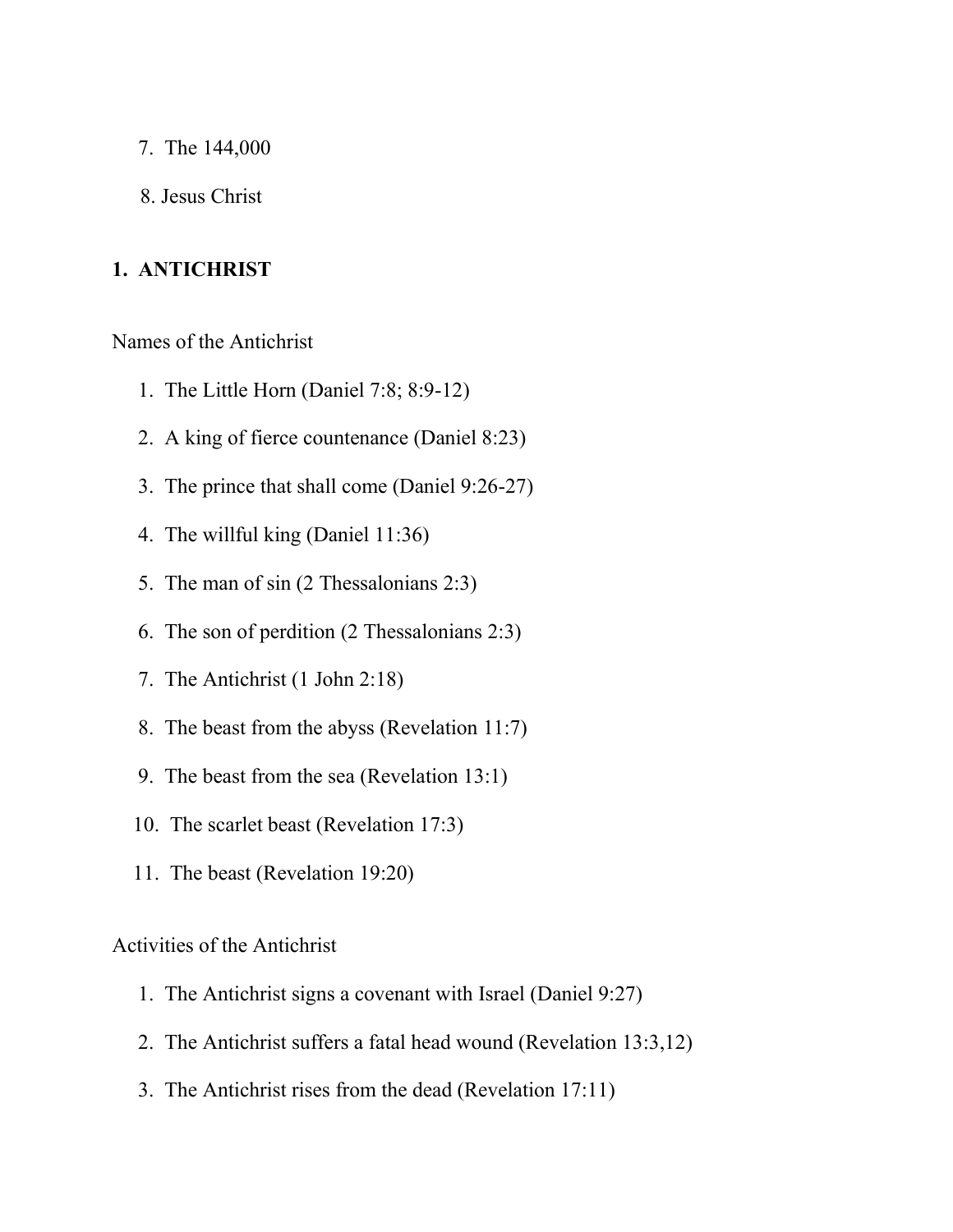4. The Antichrist breaks the covenant with Israel in the middle of the Tribulation (Daniel 8:11; 9:27)

 5. The Antichrist performs the Abomination of Desolation, which is when he goes into the Temple and declares himself God (Daniel 11:31,36; 2 Thessalonians 2:4)

6. The Antichrist wars with the saints and overcomes them (Revelation 13:7)

7. The Antichrist will kill the two witnesses (Revelation 11:7)

 8. The Antichrist will war with certain nations that rebel against him (Daniel 11:39-44)

 9. The Antichrist will assemble his armies at Armageddon against other nations (Daniel 11:44-45; Revelation 16:12-14; 19:19)

 10. The Antichrist will meet his end and will be thrown in the Lake of Fire (Daniel 11:45; Revelation 19:20)

### **2. FALSE PROPHET**

Names of the False Prophet

- 1. The beast from the earth (Revelation 13:11)
- 2. False Prophet (Revelation 19:20)

Activities of the False Prophet

 1. The False Prophet exercises all authority of the Antichrist in his presence (Revelation 13:12)

2. The False Prophet makes everyone worship the Antichrist (Revelation 13:12)

3. The False Prophet causes fire to come from heaven (Revelation 13:13)

4. The False Prophet performs signs and deceives many (Revelation 13:14)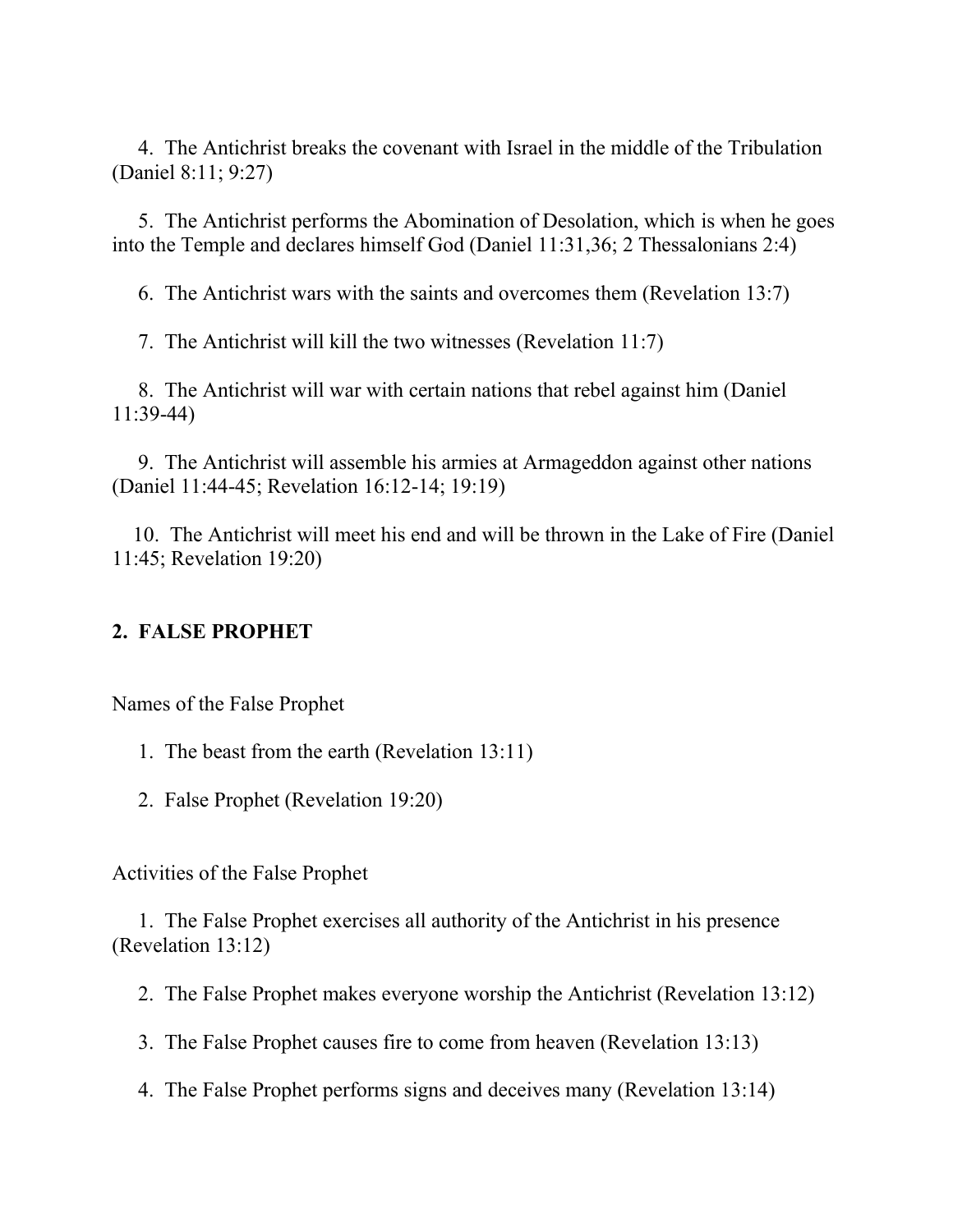5. The False Prophet tells earth dwellers to make an image of the Antichrist (Revelation 13:15)

6. The False Prophet gives breath to the image of the Antichrist (Revelation 13:15)

7. The False Prophet causes all people to receive a mark (Revelation 13:16-18)

#### **3. TWO WITNESSES**

Names of the Two Witnesses

- 1. Two Witnesses (Revelation 11:3)
- 2. Two olive trees (Revelation 11:4)
- 3. Two lampstands (Revelation 11:4)
- 4. Two Prophets (Revelation 11:10)

Identity of the Two Witnesses

- Elijah is definitely one of the two witnesses (Malachi 4:5)

 - The other witness could be Enoch since he never died just like Elijah (Genesis 5:24; Hebrews 9:27)

 - The other witness could be Moses since he appeared with Elijah in the transfiguration (Luke 9:30)

Activities of the Two Witnesses

 1. The Two Witnesses will prophecy for 1,260 days dressed in sackcloth (Revelation 11:3)

 2. The Two Witnesses will have the power to kill anyone who attempts to harm by having fire come from their mouths (Revelation 11:5)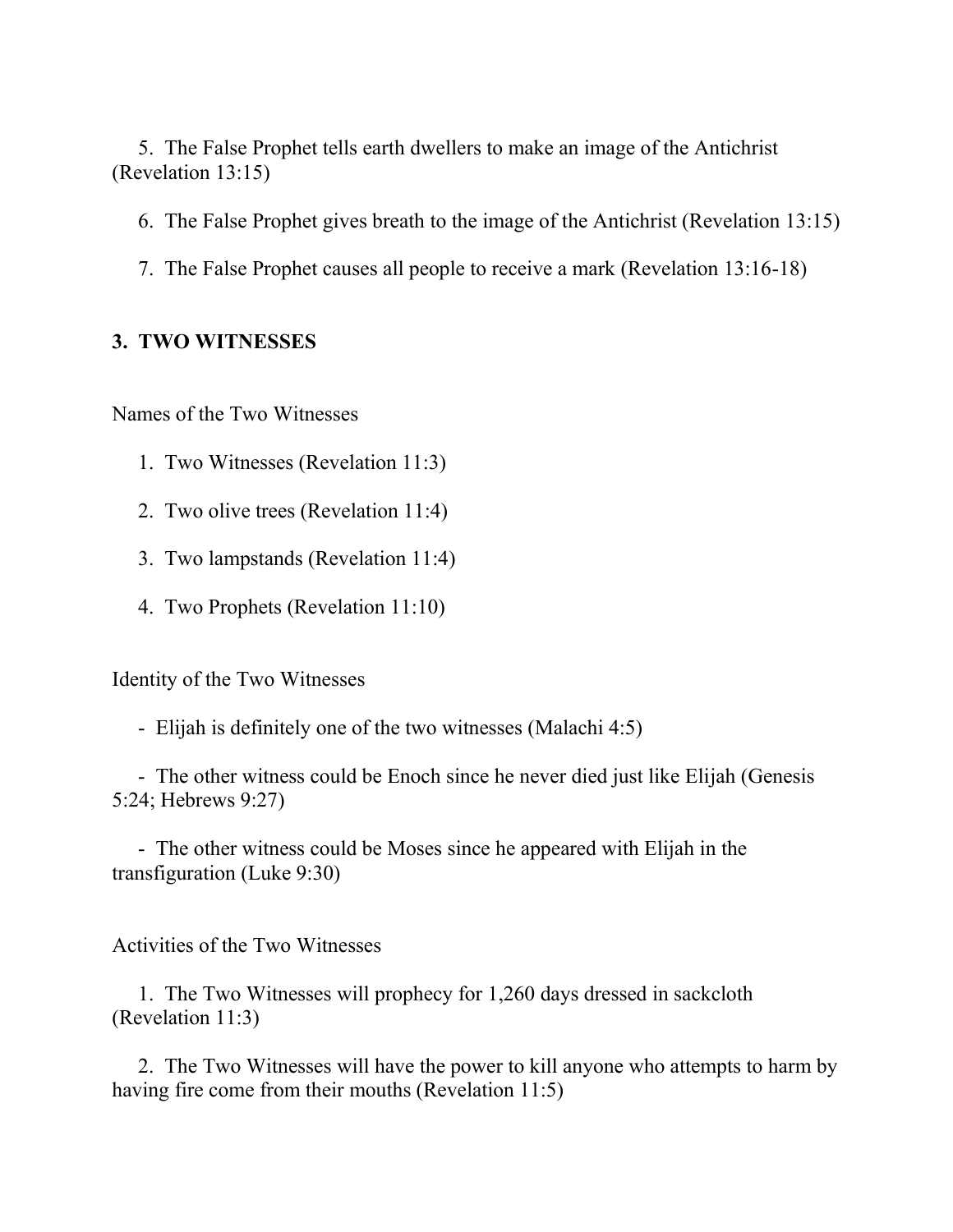3. The Two Witnesses will have the power to shurt up the sky so it won't rain for 1,260 days (Revelation 13:6)

 4. The Two Witnesses will have the power to turn the water into blood (Revelation 13:6)

 5. The Two Witnesses will have the power to strike the earth with any plague as often as they like (Revelation 13:6)

6. The Two Witnesses will be killed by the Antichrist (Revelation 13:7)

 7. The Two Witnesses will lie dead in Jerusalem for three and a half days (Revelation 13:8-9)

8. The Two Witnesses rise again (Revelation 13:11)

9. The Two Witnesses ascend to heaven in a cloud (Revelation 11:12)

#### **4. THE TEN KINGS**

Names

- Ten Kings (Revelation 17:12)
- Ten horns (Daniel 7:24; Revelation 17:12)

Job Function

They are ten kings of the ten nations headed by the Antichrist.

Activities of the 10 Kings

1. Three of the 10 kings are found disloyal and are replaced (Daniel 7:24)

 2. The 10 Kings haven't received a kingdom yet but they receive authority as kings with the Antichrist for an hour (Revelation 17:12)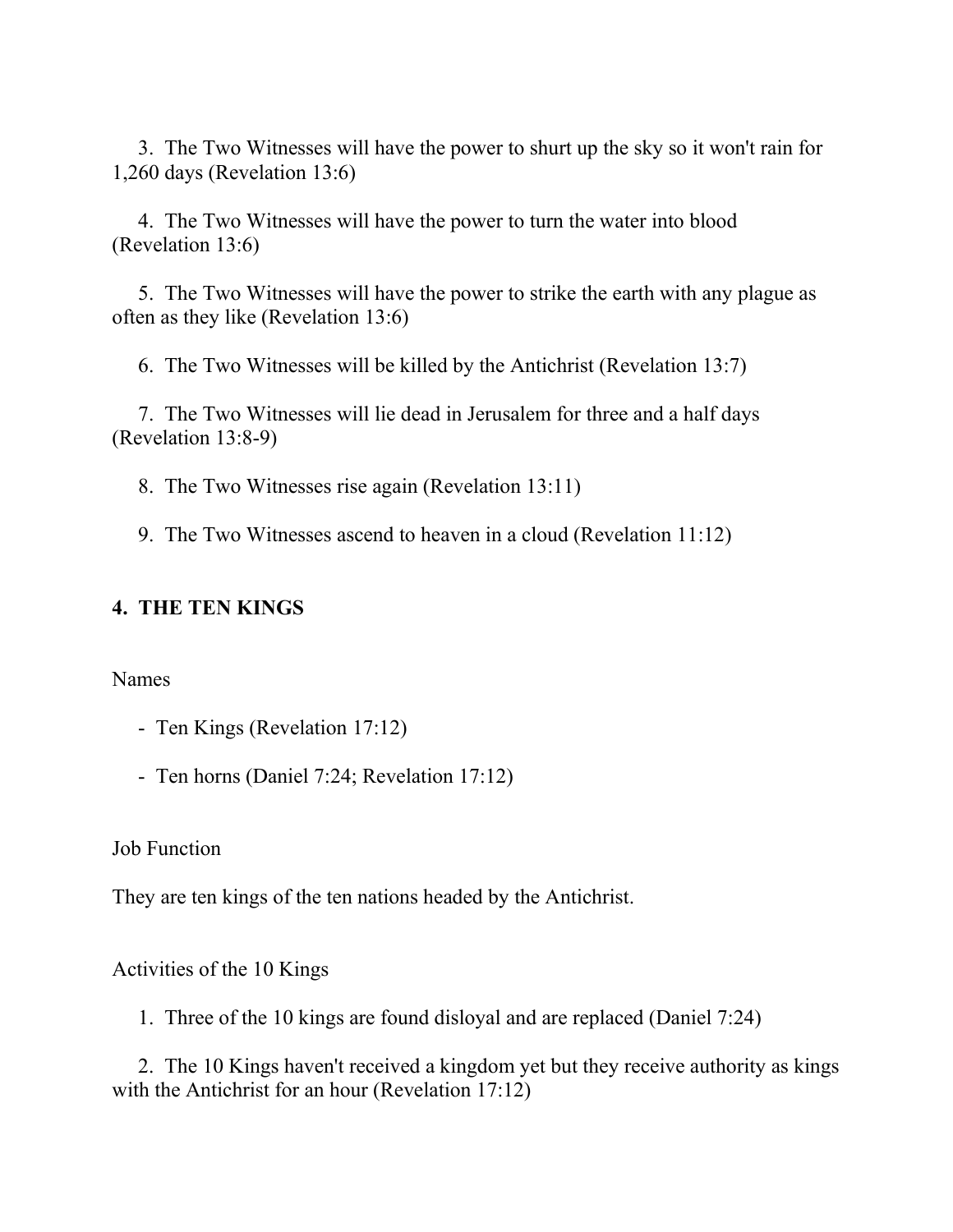3. Their only purpose is to give their power and authority to the beast (Revelation 17:13)

 4. They will attempt to wage war against Jesus Christ when He comes back and He overcomes them (Revelation 17:14)

5. They will hate the Harlot and destroy her (Revelation 17:16)

6. They will give their kingdom to the Antichrist (Revelation 17:17)

Numbers 1, 2, 3, 5, and 6 all take place during the middle of the Tribulation while number 4 takes place at the end of the Tribulation. The chronological order of these activities are possibly 2, 1, 3, 5, 6, 4.

# **5. THE HARLOT**

Names

- The Great Harlot (Revelation 17:1)
- The woman (Revelation 17:4)
- Babylon the Great (Revelation 17:5)
- The Mother of Harlots and of the Abominations of the Earth (Revelation 17:5)
- The harlot (Revelation 17:17)

Note: This is not a literal woman. This is probably the One-World Apostate Religion that is the head during the first half of the Tribulation. But she will be destroyed during the middle of the Tribulation and the religion of the Antichrist is set up by the False Prophet in the second half of the Tribulation.

### Activities of the Harlot

 1. She seems to have some control over the Antichrist before she is destroyed (Revelation 17:3)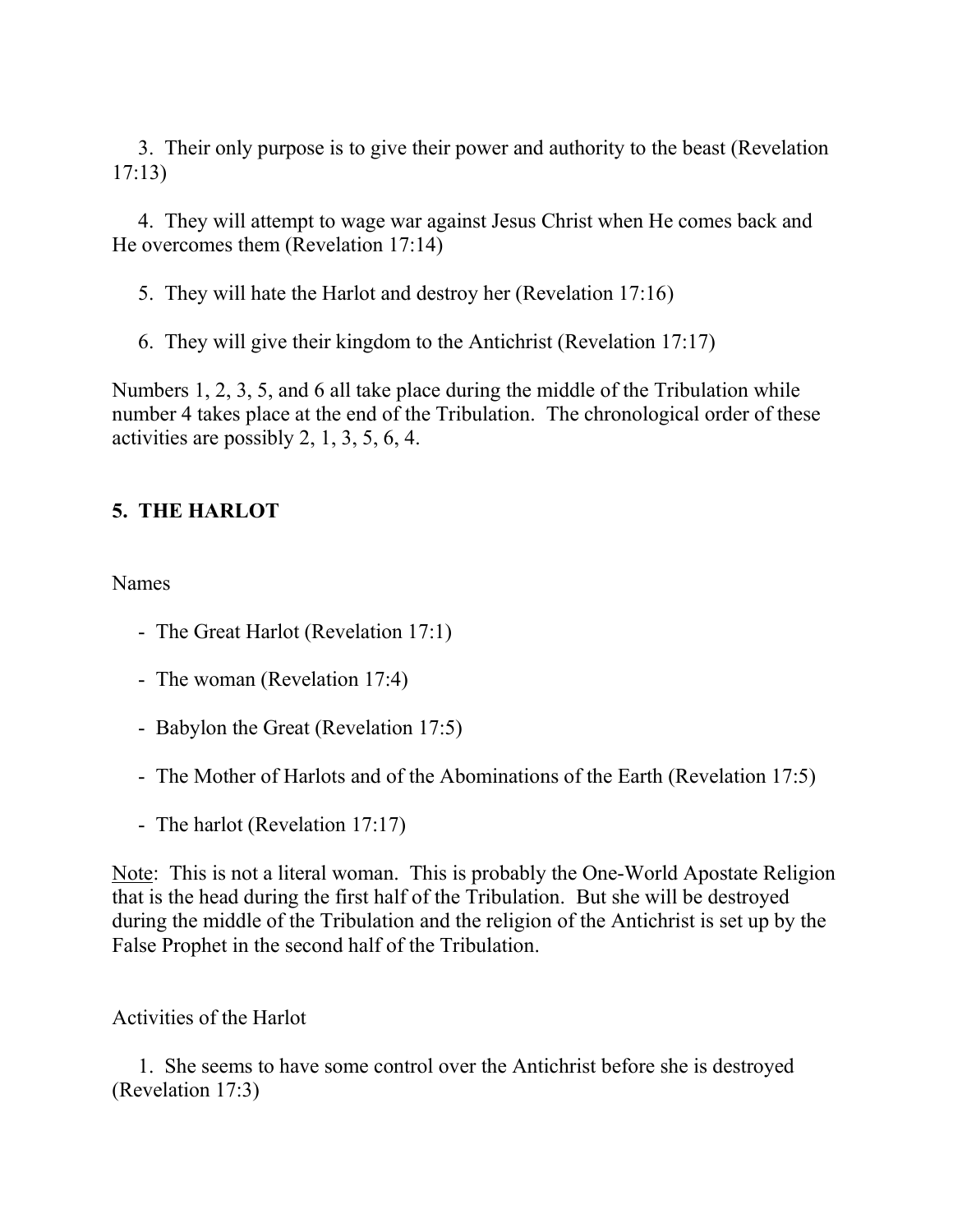2. She also persecutes many believers during the Tribulation (Revelation 17:6)

3. She is very influential and many partake of her immorality (Revelation 17:2)

 4. She is very rich but has many abominations and unclean things (Revelation 17:4)

5. She is destroyed by the 10 kings (Revelation 17:16)

# **6. THE DRAGON**

Identity

 - The Dragon is identified in Revelation 12:9 as the serpent of old, the Devil, and Satan

Activities of the Dragon

1. He was going to devour the woman's child (Revelation 12:4)

 2. He and his angels wages war in heaven against Michael and his angels but the dragon was kicked out of heaven along with his angels (Revelation 12:7-9)

3. He persecutes the woman (Revelation 12:13)

 4. He runs after the woman who flees into the wilderness and tries to flood her (Revelation 12:14-16)

 5. He went off to make war with the rest of the woman's seed who keep the commandments of God and the testimony of Jesus (Revelation 12:17)

6. He gives the Antichrist his authority and power and his throne (Revelation 13:2)

 7. He is worshipped because he gave his authority to the Antichrist (Revelation 13:4)